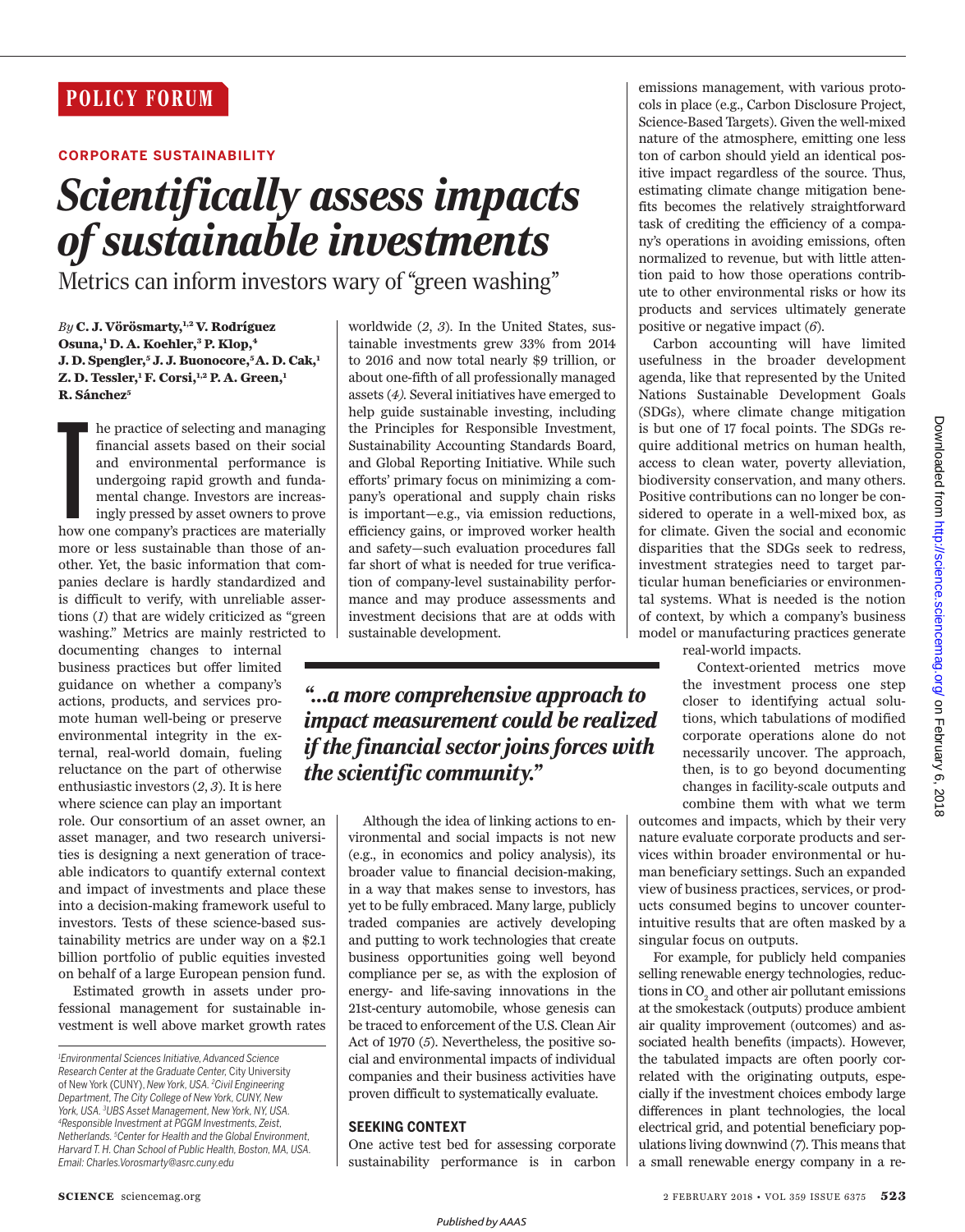gion with high baseline levels of air pollution could generate greater positive impact on human health than a larger company operating in a region where the air is cleaner and the electrical grid emits less pollution per megawatt-hour generated. Apart from its financial performance, that smaller company may be passed over as a good candidate for inclusion within a sustainability portfolio if that judgment were based solely on its much lower outputs of clean energy at the plant level.

Similarly, we have been designing human health impact scores for pharmaceutical companies. The monotherapy drug effectiveness from U.S. Food and Drug Administration–approved clinical studies is combined with the number of prescriptions to an impact have been well enough established in many cases for us to adopt some basic assumptions to compute corporate contributions to sustainability—for example, knowing that  $\mathrm{CO}_2$  and other emissions from power plants contribute to climate change and bear negative human health effects and that renewables reduce both emissions and their climate and health burdens. Until there is more comprehensive disclosure of information, however, estimating the benefits that a company's products and services accrue thus requires some pragmatic, simplifying assumptions (see the table).

In our pilot work, we use relatively abundant revenue data as a proxy for business activity at the country level, based on available

# **Context-based metrics for investment decisions**

Examples of metrics applied to holdings from the pension fund portfolio tested. Current data limitations necessitate practical simplifications that affect accuracy and precision.Access to more precise data on corporate products and services would enable the impact metrics to more fully capture environmental and public health context. The framework can adopt additional modules, representing alternative state-of-the-art impact assessment models and/or their outputs.

| <b>ASSESSMENT MEASURES</b>                                                                                                          | <b>WASTEWATER TREATMENT</b>                                                                                                                                                | <b>RENEWABLE ENERGY</b>                                                                                          | <b>PHARMACEUTICALS</b>                                                                                           |
|-------------------------------------------------------------------------------------------------------------------------------------|----------------------------------------------------------------------------------------------------------------------------------------------------------------------------|------------------------------------------------------------------------------------------------------------------|------------------------------------------------------------------------------------------------------------------|
|                                                                                                                                     |                                                                                                                                                                            |                                                                                                                  |                                                                                                                  |
| Impact metrics<br>Data source: Combined<br>business activity/technology/<br>sociobiogeophysical impact<br>metrics, as proposed here | <b>Outputs:</b> Volumes of waste-<br>water treated (e.g., cubic<br>meters per day)                                                                                         | <b>Outputs: Emissions</b><br>reduced $(CO2, PM2.5,$<br>$SO2$ , NO <sub>x</sub> ) (e.g., metric<br>tons per year) | <b>Outputs:</b> Spatially<br>distributed drug sales                                                              |
|                                                                                                                                     |                                                                                                                                                                            |                                                                                                                  | <b>Outcomes: Target</b><br>populations reached (e.g.,<br>millions; % of total)                                   |
|                                                                                                                                     | <b>Outcomes: Pollutant</b><br>concentration reductions<br>in receiving waters (e.g.,<br>milligrams per liter)                                                              |                                                                                                                  |                                                                                                                  |
|                                                                                                                                     |                                                                                                                                                                            | <b>Outcomes:</b> Ambient air<br>pollution improvement<br>(e.g., parts per million;<br>number of smog alerts)     |                                                                                                                  |
|                                                                                                                                     |                                                                                                                                                                            |                                                                                                                  | <b>Impacts:</b> Lives extended,<br>hospitalizations and<br>sick days avoided,<br>reduced health-care<br>spending |
|                                                                                                                                     | <b>Impacts:</b> Beneficiary<br>populations drawing drinking<br>water from downstream<br>(1000s), stream length of<br>improved fish habitat<br>(kilometers below threshold) |                                                                                                                  |                                                                                                                  |
|                                                                                                                                     |                                                                                                                                                                            | <b>Impacts:</b> Lives extended,<br>hospitalizations and sick<br>days avoided, reduced<br>health-care spending    |                                                                                                                  |
| Financial (standards-based)                                                                                                         | Valuation                                                                                                                                                                  |                                                                                                                  |                                                                                                                  |
| Data source: Mandated corporate<br>financial statements                                                                             | Corporate strategy and relative competitive position                                                                                                                       |                                                                                                                  |                                                                                                                  |
| Environmental, social, and<br>governmental norms<br>(nonfinancial performance)                                                      | Facility worker health and safety                                                                                                                                          |                                                                                                                  |                                                                                                                  |
|                                                                                                                                     | Environmental compliance                                                                                                                                                   |                                                                                                                  |                                                                                                                  |
| Data source: Voluntary or                                                                                                           | Governance and ethical policies                                                                                                                                            |                                                                                                                  |                                                                                                                  |

per drug, epidemiological information from peer-reviewed articles, and official occupational health reports for related diseases to estimate life spans extended, hospitalizations averted, and sick days prevented by every drug. This information is then aggregated to the national scale, by company, to estimate overall health impact.

*mandated corporate selfdisclosure, sustainability reports*

Because companies typically fail to disclose many of the details of what products they sell, where, and in what quantity, we are not yet able to explicitly link an investment dollar to a specific yield of impacts across an entire portfolio of large global companies. However, the causal chains linking an action corporate disclosures. We link these to estimates made by impact models operating on a geographical scale that captures the particular relevant health and environmental context. For example, the wastewater treatment impact model operates regionally with product deployments that are assessed with respect to contrasting dilution potentials in receiving waters. Health benefits are computed using country-level revenue information prorated by population.

#### **DESIGN AND PRACTICE**

We see it as essential that metrics rely not only on self-disclosed corporate reports

but also on data from recent advances in Earth observation and modeling, epidemiology, public health, nutrition science, demographic mapping, and life-cycle analysis of resource production and consumption, which all have the advantage of being, for the most part, transparent, reproducible, and peer-reviewed. Although these technical capabilities are supporting breakthroughs in understanding the complexity and causal links that bind human-environment systems, we repurpose the science to define context. In some of our work on air and water pollution abatement, we have been successful in "draping" corporate output data onto geospatial Earth system and human dimension data sets to compute outcome and impact indicators that explicitly link corporate manufacturing activities, products, and services to environmental and human beneficiaries (*7*, *8*).

Moving a step further, combining such measures with reported financial data would create intuitive, company-level metrics of value to sustainable investment decision-making—for example, using our computed impacts per dollar of revenue as an indicator of sustainable investment "efficiency" to facilitate comparisons across companies. This mixture of quantitative information brings with it the critical issue of data harmonization in terms of thematic, spatial, and temporal coherency, but frameworks from other domains, such as the Earth system modeling framework community (*9*), provide useful guideposts. Protocols being developed under the next generation of the Global Earth Observation System of Systems (NextGEOSS) to accelerate the adoption of Earth observations into business practices are another such resource.

Context-based metrics must also be able to evaluate cross-sectoral synergies, tradeoffs, and unintended consequences associated with multiple sustainability end points (e.g., improved water management, human health, and biodiversity conservation). A company that is highly rated for reducing air pollution could simultaneously present material risks to occupational health and safety, or at the expense of clean water. Context also helps investors to more clearly define a company's potential reputational risk. For example, portfolio managers might automatically consider selling off holdings of a pharmaceutical company that is depleting water in a dry region and risking a major public backlash, but that decision might sensibly be reconsidered should the facilities serve large numbers of people in a developing country, where the positive health benefits per dollar invested in drugs are far higher than in wealthier nations (*10*).

A first and fundamental step is to establish a formal dialogue space for information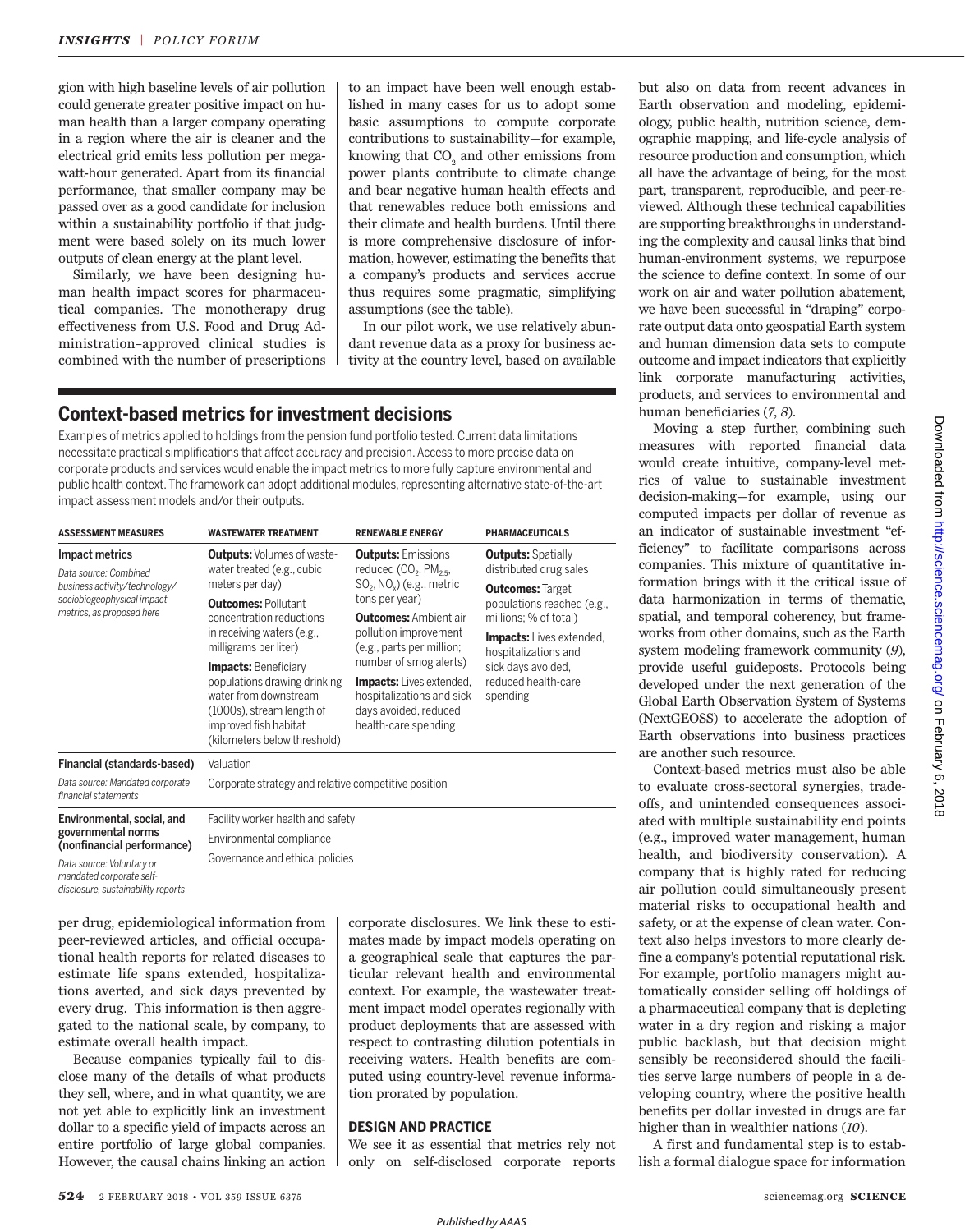exchange and best practices, organized as a strategic alliance of asset owners and managers, companies, auditors, nongovernmental organizations, and scientists. The partnership would emphasize codesign of unified output-outcome-impact assessment frameworks and catalyze rational debate on the specific kinds of corporate disclosure and scientific data, their reporting frequencies, and spatial characteristics. In addition, the consortium would create momentum for third-party sustainability reporting and auditing standards, setting the stage for verifiable broad-scale indices. Established efforts like the Global Impact Investing Network, UN Global Compact, Sustainable Development Solutions Network, and World Business Council for Sustainable Development provide ready-made forums but would need to expand the current dialogue to consider new approaches that uncover and measure context.

#### **NEW BUSINESS MODELS**

To itself be sustainable, sustainable investing must ultimately yield financial returns. In a global survey of sustainable investment organizations (*3*), 98% of respondents reported that their investments either met or exceeded expectations for social and/or environmental performance, whereas 91% reported satisfaction with financial performance. And, despite the willingness of some investors to accept below-market performance on some of their managed assets in the name of public good or to seed new investment frontiers (*3*), the assessment model being tested here assumes that sound business practices based on durable social or environmental benefits translate into profit. This investment strategy rewards a long time horizon—the essence of sustainability—in lieu of short-range financial performance, which preoccupies much of the current market.

Although our own impact investment experiment has just begun, we see early promise that the fund being tested could ultimately generate returns competitive with a broad benchmark while producing measurable environmental and health benefits (*11*). Before initiating our study, stocks had already been selected on the basis of financial valuation; positive performance on environmental, social, and environmental risks in their operations and supply chains; and sales of products and services in four critical challenge arenas—water, climate change mitigation, human health, and food security. These impact categories, selected by the pension fund trustees themselves, are each indispensable to the global economy and present considerable environmental and social risks. Representative companies were also chosen based on how well their products and services potentially contribute to the SDGs. We are testing our metrics on this subset of pension fund assets.

Our explicit assumption is that financial and impact metrics can be combined in a portfolio without adversely affecting financial returns. Most important, well-designed impact metrics for public equity portfolios can be used effectively to inform asset owners, influence stakeholders, and shape investment decisions. The global effect of this transformation would be consequential and would reasonably be expected to save trillions of dollars by mitigating climate change, the growing water crisis, and widespread loss of ecosystem services (*12*–*14*).

In the end, a more comprehensive approach to impact measurement could be realized if the financial sector joins forces with the scientific community. The dialogue space proposed here could be used to negotiate the terms of engagement and confront difficult carrot-and-stick issues such as that regarding corporate data disclosure. If one agrees with the wisdom of mandated financial disclosures such as under the U.S.

# *"The approach…is to… evaluate corporate products and services within broader environmental or human beneficiary settings."*

Securities and Exchange Commission, built on well-established accounting principles and standards, then it is not unreasonable to warrant authentication of nonfinancial information that investors would find useful. In fact, more than 50 stock exchanges worldwide (e.g., Securities and Exchange Board of India) encourage or mandate such disclosures today (*15*). Might inclusion of a particular company in a sustainable asset portfolio be made contingent upon authentication of mandatory self disclosures? If so, the reward to that company, beyond direct revenue generated, would be a bona fide declaration that it is promoting sustainable business practices, especially if the impact measures show the company outperforming its peers or broader benchmarks. The willingness of corporations to share detailed information in such an alliance—as increasingly demanded by their investors—will be as much a shift in corporate culture as in how companies report on sustainability issues. If such a change is realized, we foresee a huge investment space opening, based on verifiable net positive impacts.

In the 12 years remaining to achieve the UN's Sustainable Development Goals, we see an opportunity to road test this and similar context-based frameworks. If sustainable investors can adopt suitable impact metrics to identify sustainable investment opportunities, the community of nations will have in the business community a new and reliable ally, thereby increasing the likelihood that the goals will actually be realized within this short, ambitious time frame.  $\blacksquare$ 

#### **REFERENCES AND NOTES**

- 1. The Economist Intelligence Unit, The future of climate-related disclosure (2016) (available at https://perspectives.eiu.com/sustainability/ future-climate-related-disclosure).
- 2. E. Lewis,A. Pinchot,G. Christianson,"Navigating the Sustainable Investment Landscape" [World Resources Institute (WRI),Washington, DC, 2016](available at https://www.wri.org/sites/default/files/Navigating\_the\_ Sustainable\_Investment\_Landscape.pdf).
- 3. Global Impact Investing Network (GIIN), "Annual Impact Investor Survey: 2017" (NewYork, 2017), (available at https://thegiin.org/assets/GIIN\_ AnnualImpactInvestorSurvey\_2017\_Web\_Final.pdf).
- 4. US SIF Foundation,"Report on US Sustainable, Responsible and Impact Investing Trends, 2016" (The Forum for Sustainable and Responsible Investment. Bloomberg, NewYork, 2016).
- 5. A. Johnson, "Environmental regulation and technological development in the U.S. auto industry: The causes and consequences for sustained economic development" (Washington Center for EquitableGrowth,Washington,  $DC.2016$
- 6. B. L. Caldecott, L. Kruitwagen, "Guest Opinion: How assetlevel data can improve the assessment of environmental risk in credit analysis" (S&P Global Market Intelligence, NewYork, 2016) (available at https://www.globalcreditportal.com/ratingsdirect/renderArticle.do?articleI d=1728982&SctArtId=402968&from=CM&nsl\_code =LIME&sourceObjectId=9796605&sourceRevId=1& fee\_ind=N&exp\_date=20261003-21:55:05).
- 7. J. J.Buonocore *et al.*, *Nat. Clim.Chang.* 6, 100 (2016).
- 8. P.A. Green *et al*. *Global Environ. Change* 34, 108 (2015). 9. Earth System Modeling Framework (ESMF) (2017) (avail-
- able at www.earthsystemcog.org/projects/esmf/).
- 10. P. M. Danzon *et al.*, *Health Aff.* 30, 1529 (2011). 11. PGGM, Responsible Investment Reports (2017)(available at https://www.pggm.nl/english/what-we-do/Pages/
- Responsible-investing-reports.aspx). 12. The Economist Intelligence Unit,"The Cost of Inaction: Recognising the value at risk from climate change" (The Economist Intelligence United Limited, London, New York, Hong Kong, Geneva, 2015)(available at www.eiuperspectives.economist.com/sustainability/cost-inaction).
- 13. World Economic Forum(WEF),"From the Margins to the Mainstream Assessment of the Impact Investment Sector and Opportunities to Engage Mainstream Investors"(World Economic Forum, Geneva,2013) (available at http://www3.weforum.org/docs/WEF\_II\_ FromMarginsMainstream\_Report\_2013.pdf).
- 14. R. Costanza *et al.*, *Global Environ. Chang.* 26, 152 (2014).
- 15. E.J. Hespenheide and D.A.Koehler,"Disclosure of Long-term Business Value: What Matters?" (Deloitte University Press,2013) (available at https://www2. deloitte.com/content/dam/insights/us/articles/ disclosure-of-long-term-business-value/DUP150\_ Reporting\_What\_Matters.pdf).

#### **ACKNOWLEDGMENTS**

Main sponsorship for this work was provided by UBS Asset Management, with additional support from the Advanced Science Research Center at the Graduate Center, CUNY and Grove School of Engineering at The City College of New York, CUNY.We also thank three anonymous reviewers fortheir helpful inputs.The views expressed herein reflect those of the authors alone, are subject to change, and do not necessarily represent the views, policies, or positions of their employers. Industry and related data contained herein has been compiled in good faith from sources believed to be reliable.